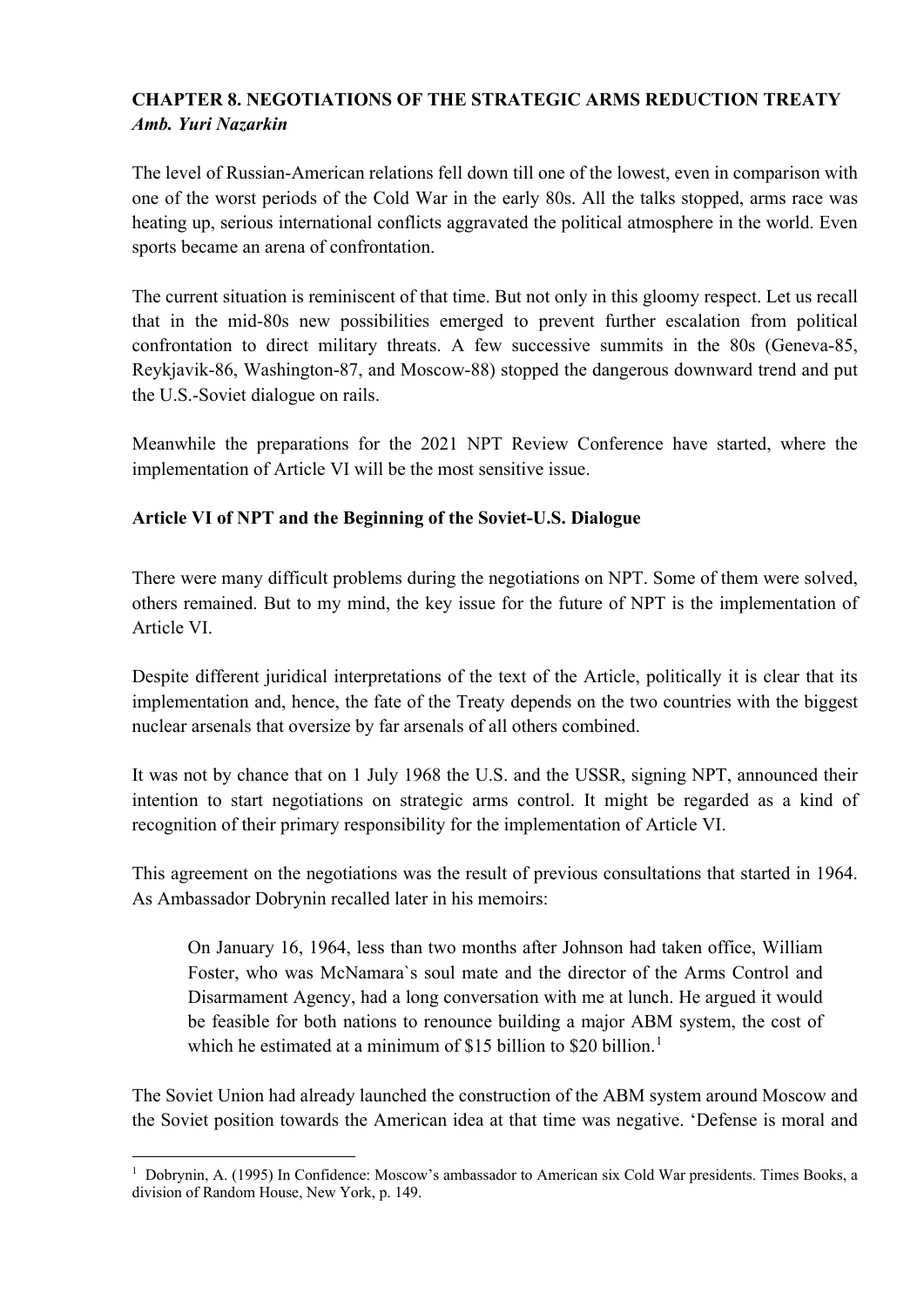offense is immoral' – was the Soviet concept. However, in the long run, American reasons reached Soviet leaders` understanding. This resulted in a compromise: to start negotiations on limiting both ABM deployment and offensive strategic weapons.

# **Amb. Timerbaev on SALT and ABM Negotiations**

When the first bilateral negotiations on the SALT began in the late 1960s, there was no mutual understanding on the agenda or on the scope of a possible agreement. The United States sought primarily an agreement on the limitation of missile defense systems, while the Soviet Union proposed to deal with the limitation of strategic offensive weapons (SALT) (and it is quite understandable why: The USSR was making progress in mastering missile defense technology, and the United States had a huge advantage in offensive weapons). It was only after a year and a half of negotiations in May 1971 that Washington and Moscow agreed to focus on achieving a permanent treaty on the limitation of missile defense systems and at the same time to develop some restrictions on offensive weapons, as well as to continue negotiations on a more comprehensive and long-term agreement on such weapons.

The conclusion in 1972 of the ABM Treaty and the Interim agreement on strategic offensive weapons (SALT I) was the first result of the U.S.-Soviet dialogue and a valuable contribution to the implementation of the Article VI of NPT. SALT II on strategic offensive weapons (1972-79) was the next. It was not ratified by the U.S. Senate and withdrawn by President Carter from the ratification. Let us recall the international situation at that time.

### **Interruption of the Dialogue in Early 80s and its Resumption**

The early 80s were one of the worst periods of the Cold War. Soviet armed forces entered Afghanistan. President R. Reagan proclaimed the Soviet Union 'the evil empire'. The Soviet Union started deploying new SS-20 missiles in Europe. The U.S. responded with the deployment of 'Pershing-2' missiles. President R. Reagan announced the Strategic Defense Initiative ('Star Wars'). All the U.S.-Soviet arms control negotiations were terminated or suspended. A South Korean airliner was shot down by the Soviet air defense. Even sport became an arena of strong confrontation: Washington boycotted the Olympic Games in Moscow (1980) and Moscow responded with the boycott of the Olympic Games in Los Angeles (1984).

Does that situation resemble somehow what we are currently experiencing? Even the details are similar: confrontation rhetoric, frozen dialogue, disputes around downed aircraft, sport scandals, and boycotts.

In March 1985, M. Gorbachev came to power. Two months before R. Reagan entered his second presidential term. In November 1985, they met in Geneva. They continued their dialogue in October 1986 in Reykjavik. Both summits failed to adopt agreements, but anyway the dialogue was resumed.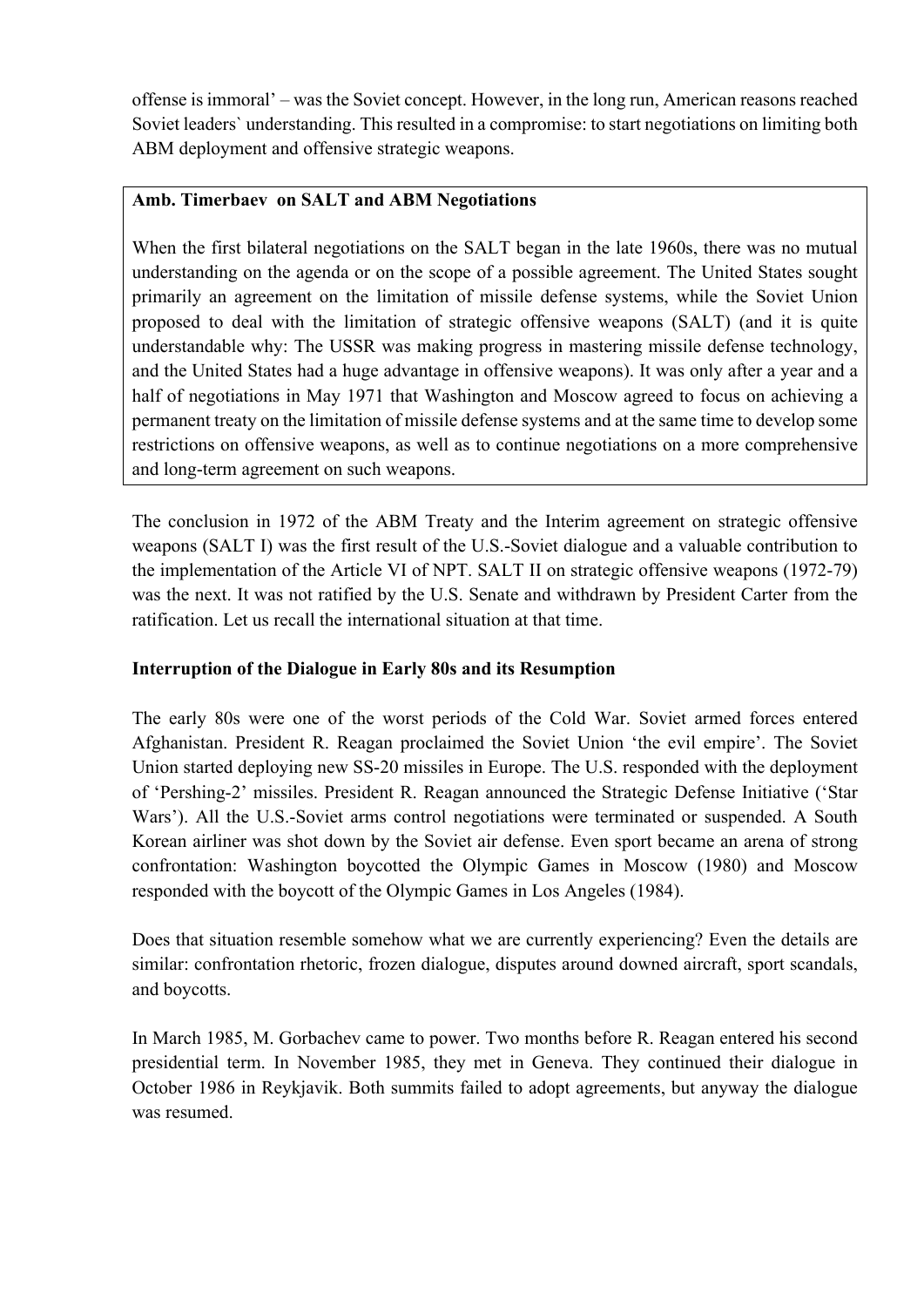#### **The Role of Offense-Defense Relationship in the Dialogue**

The main subject of both summits was ABM. And it was the main reason for their failure. The same subject put the beginning of the dialogue in 1964. But in twenty years the positions of the sides changed diametrically. In the 80s, the U.S., trying to justify its work for promoting SDI, put forward the so-called 'broad interpretation' of the ABM Treaty. This interpretation, according to the American position, permitted to conduct research and test ABM, including in the outer space (an important component of SDI was space-based devices  $-$  lasers, beams<sup>[2](#page-2-0)</sup>, etc.). Washington wanted to continue the SDI. The Soviet side was against and insisted that ABM research and tests should be limited to laboratories only. Particularly, the Soviet leadership was preoccupied with space-strike weapons because they could be used not only as a part of SDI but also as anti-satellite weapons. Besides, the Soviet side asserted that SDI, i.e. an ABM 'shield', would stimulate the U.S. to deliver the first nuclear strike against the Soviet Union. The existence of the ABM Treaty that strongly limited ABM was in favor of the Soviet position. It strongly insisted on its implementation 'as it was signed and ratified in 1972', i.e. without any additional interpretations.

In order to find a way out from this deadlock, the Soviet side declared its readiness to reduce strategic offensive armaments under the condition that both sides pledge not to withdraw from the ABM Treaty for a certain period of time.<sup>[3](#page-2-1)</sup> Originally it specified this period as 15-20 years. Later, in Reykjavik it reduced it to 10 years.

The American side agreed in Reykjavik to take a pledge on non-withdrawal from the ABM Treaty for five years and then for another five under the condition that by the end of this period all ballistic missiles (but not heavy bombers with their nuclear weapons) should be eliminated. It was not acceptable for the Soviet Union. Due to its geographical location and absence of air bases near the U.S., it had a big disadvantage in the 'air-leg' and had an advantage in ICBMs. Later the American side dropped its insistence on the complete elimination of strategic ballistic missiles and agreed to take the non-withdrawal pledge for not more than 7 years.

Besides, the three years` difference there also was disagreement on what should follow the nonwithdrawal period. The Soviet side proceeded from the premise that after the reduction of strategic offensive forces the Parties would begin negotiations on their new attitude toward the ABM Treaty in the context of the new strategic situation after the reduction of strategic offensive arms. The U.S. insisted on the full and non-negotiable right of withdrawal (after the non-withdrawal period expired).

At the 1987 Washington summit, after signing the INF Treaty, both sides needed to say something 'encouraging' on the situation with strategic weapons. Evidently for this reason they included into their joint statement the following formulation on this issue:

…The leaders of the two countries also instructed their delegations in Geneva to work out an agreement that would commit to observe the ABM Treaty, as signed in 1972,

<span id="page-2-0"></span> $2$  This project was called BEAR – "Beam Experiment aboard a Rocket".

<span id="page-2-1"></span><sup>&</sup>lt;sup>3</sup> The ABM Treaty in the Art. XV provided for the right of withdrawal if it decided that extraordinary events related to the subject matter of the Treaty had jeopardized its supreme interests (with six months of notice).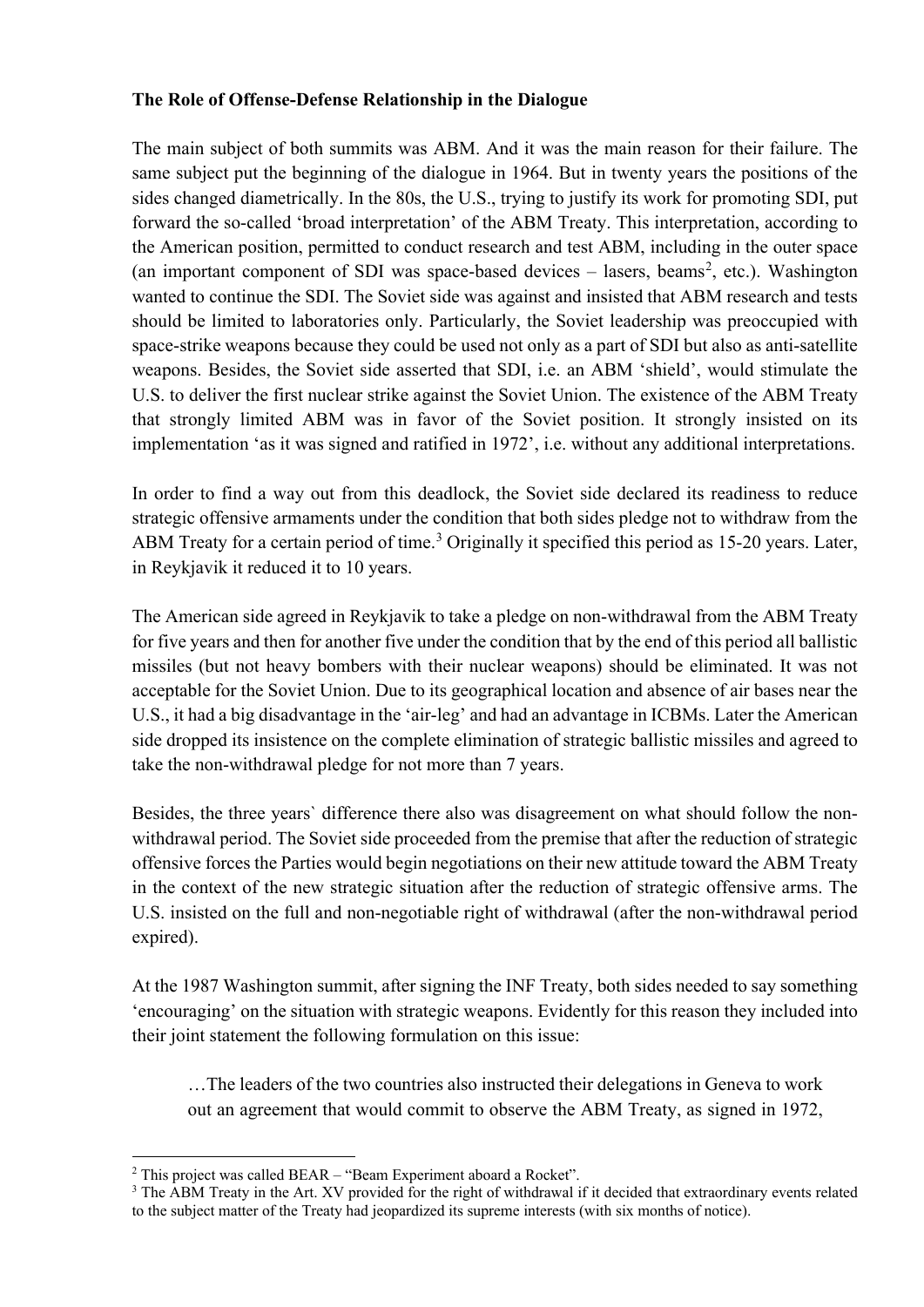while conducting their research, development, and testing as required, which are permitted by the ABM Treaty, and not to withdraw from the ABM Treaty for a specified period of time.

It was a classical 'lip-stick compromise'. It did not solve anything. Each side interpreted it in its own way. The Soviet Union continued to maintain that the ABM Treaty banned research, testing, and development of the Strategic Defense Initiative out of laboratories, while the Reagan administration continued to insist on a broad interpretation that would permit expanded SDI tests and development. The question of 'a specified period' of non-withdrawal also remained open and continued to block the START negotiations.

I don`t know who invented the non-withdrawal proposal and suggested it to M. Gorbachev (at that time I was not directly involved in the START process). To my mind, this idea might have come from our military and military-industrial people who believed that ten years were enough to create reliable means of penetrating the ABM 'shield'.

However, at that time, watching the process from aside, I felt the political awkwardness and legal vulnerability of this proposal. To conclude a treaty on non-withdrawal from another treaty? In any case, this firm juridical link between the START and ABM treaties kept the START negotiation in a deadlock.

For the first time, I expressed my doubts about this position at a meeting with Minister Eduard Shevardnadze in February 1986. I suggested to replace the juridical link with a political one, namely to drop our insistence on the legally-binding non-withdrawal pledge and to make a statement that the Soviet Union would withdraw from the START treaty in case of violations by the U.S. of the ABM Treaty.

Shevardnadze did not react in any way. He was just listening and making notes. Probably that meeting played a certain role later in my appointment as the head of the Soviet delegation at the U.S.-Soviet nuclear and space/defense talks (START I). When it happened (April 1989) I did my best to contribute to the removal of the legally-binding link between the ABM Treaty and future START and thus to avoid this obstacle for further START talks. This approach was included in the instructions of the Soviet delegation at the ministerial meeting in Wyoming in September 1989 (see below).

# **START Negotiations after Reykjavik Summit**

Meanwhile, the Geneva START negotiations remained without a prospect of concluding the treaty till the end of R. Reagan`s presidency. Some important solutions or starting points for further negotiations had been found during the Reykjavik summit in 1986. Though that summit failed to adopt a joint document, important work was made in the working group under the guidance of the Presidents. The Soviet side was represented in the group by S. Akhromeyev, the Chief of the Soviet General Staff, and the American – by P. Nitze, a former Secretary of Navy and Deputy Secretary of Defense (he was regarded as the key 'wise man' on military and arms control affairs of the American government).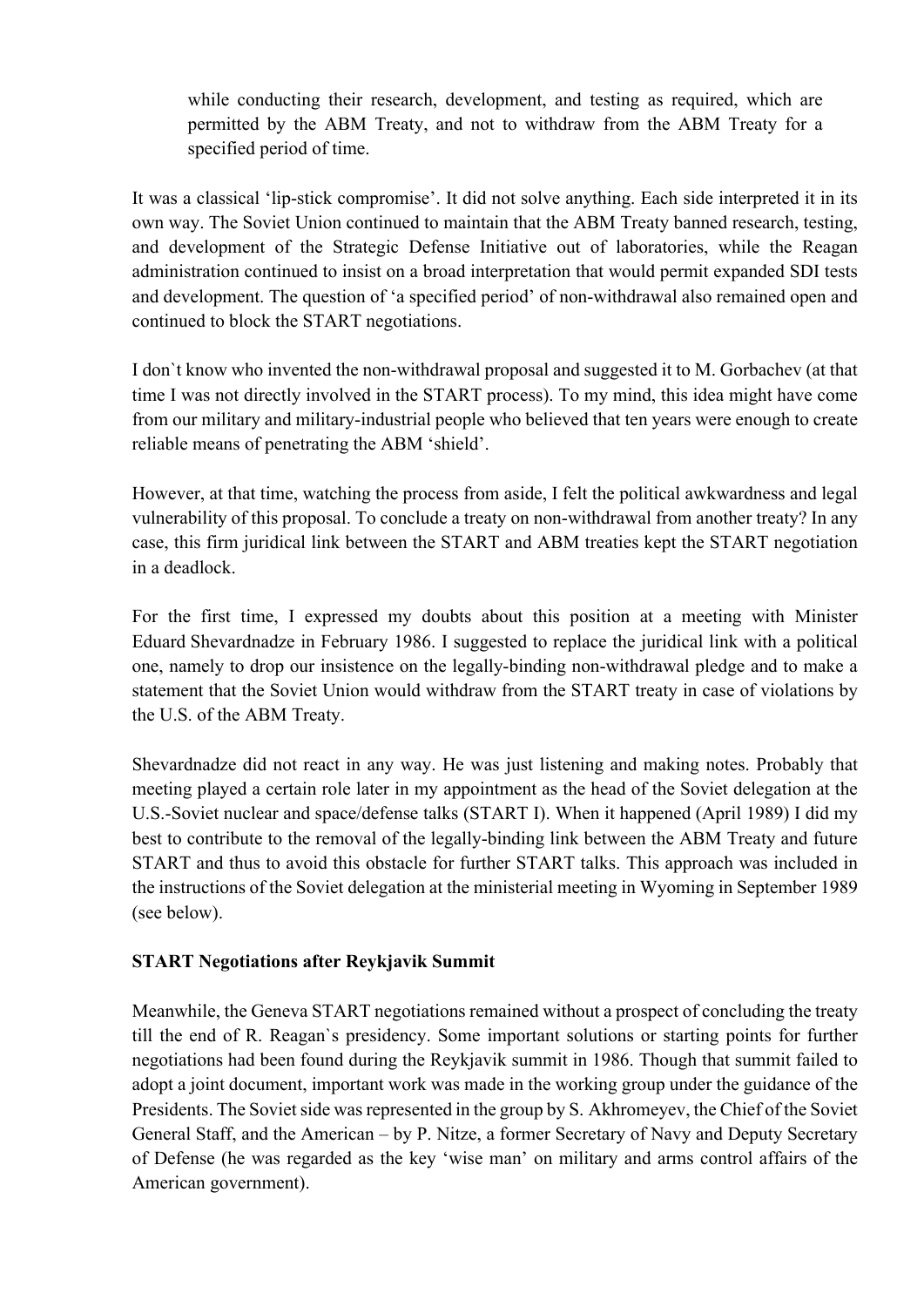In Reykjavik, the sides discussed and elaborated some basic parameters of the future START Treaty. The status of these parameters was rather ambiguous: they were not officially agreed upon, but later in the course of the START negotiations they were taken as a skeleton of the future treaty. Each side proceeded from its own records of the talks and discussions both between the two leaders and in the working group Akhromeyev-Nitze. Of course, they required further detailed elaboration and some were subjects of sharp disputes because of different interpretations and understanding (I'll touch upon some of them below). Anyway, the Nuclear and Space Talks<sup>[4](#page-4-0)</sup> in Geneva received a good basis.

## **1989: New Stage of START**

R. Reagan's successor George Bush took half a year as a time-out at the negotiations on strategic armaments and made a review of the situation. He changed the head of the delegation appointing Ambassador Richard Burt (previously Ambassador in the Federal Republic of Germany and Assistant Secretary of State for European and Eurasian Affairs).

The Soviet side also used the break for revision of the situation. At that time, I was appointed as the head of the Soviet delegation and became directly involved in the process.

My first round in this capacity took place in summer 1989. My goal was to try to grasp the main problems 'in the field' and to establish contacts with my counterpart R. Burt. I guess, he pursued similar goals. There was a long list of problems that had to be negotiated. But the main hurdle remained. It was the relationship between offensive and defensive strategic weapons.

The solution came at the Ministerial meeting (Shevardnadze – Baker) in Wyoming in September 1989. That was really a paradise. The Indian summer, beautiful landscapes, and silhouettes of cowboys around the touristic camp where our and American delegations were accommodated and where the negotiations were going on… ('Cowboys' safeguarded the place). Against this nice background, I felt really happy: the idea that I had put forward three and a half years ago started to work. During further negotiations, I have experienced other successes, as well as disappointments and failures. But Wyoming really encouraged me.

In Wyoming, the Soviet side dropped the legal linkage between the START Treaty and the mutual pledge of both sides not to withdraw for 10 years from the ABM Treaty. Minister E. Shevardnadze stated that the Soviet Union would be ready to sign the START Treaty even without agreement on the ABM issue, but if the sides continued to comply with ABM Treaty as it was signed in 1972.

The joint statement read that on the issue of ABM and outer space the Soviet side proposed a new approach aimed at solving this important problem. Both sides agreed that the Soviet approach opened a way to reaching and realizing START Treaty without concluding a treaty on defense and outer space. The sides agreed to drop the approach linked with the pledge of non-withdrawal from the ABM Treaty.

We clarified that before the signing of the START Treaty we would unilaterally express our position on this issue.

<span id="page-4-0"></span><sup>4</sup> There were three tracks: (1) strategic weapons, (2) defense and space, (3) intermediary weapons.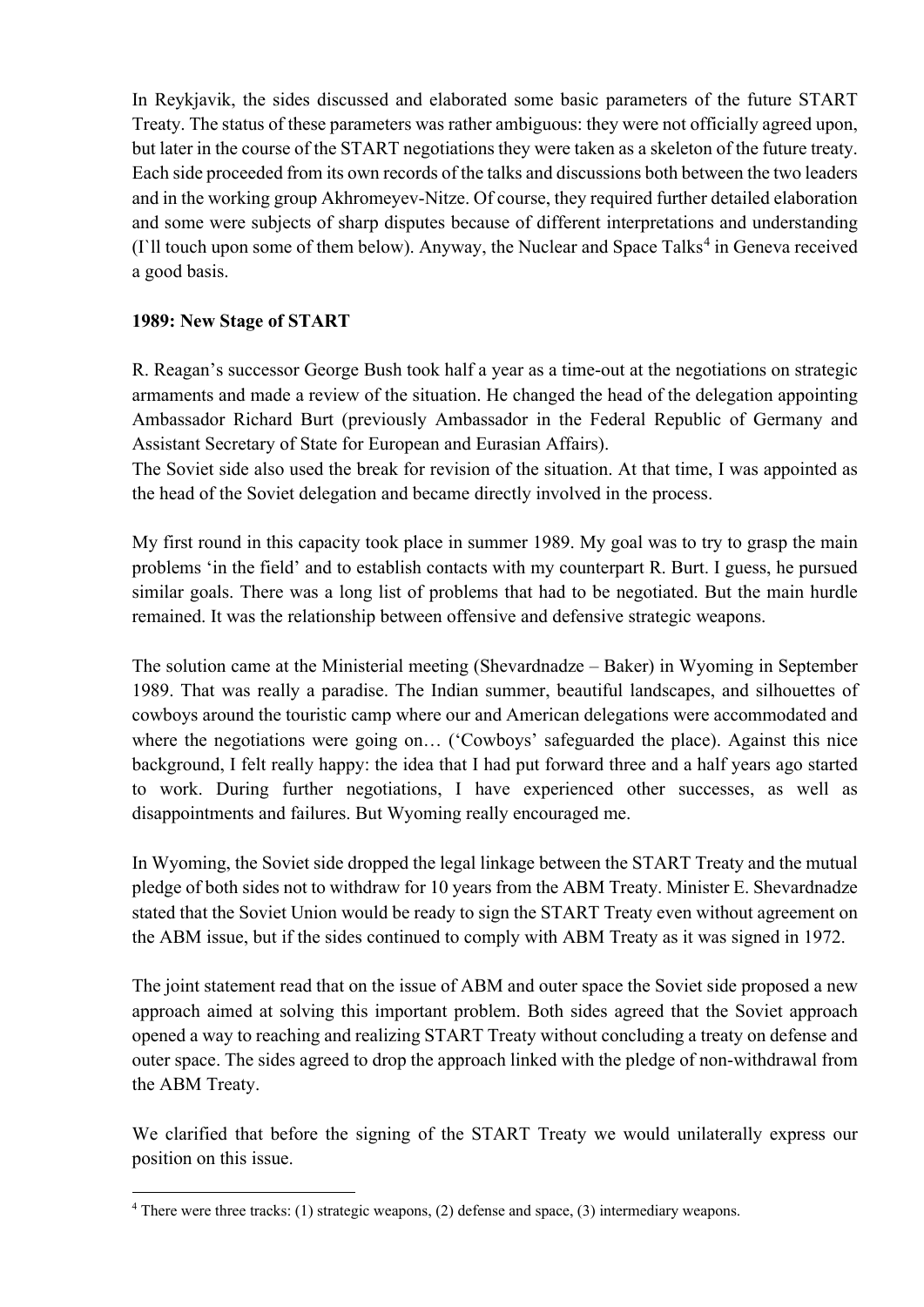'We have moved from confrontation to dialogue and now to cooperation,' Mr. Baker said. The Soviet Foreign Minister said that the talks had 'placed Soviet-American relations on a new stage'. The announcement came a day after the Soviet side conditionally dropped its demand that the Americans abandon plans for space-based missile defense – a major obstacle to a strategic arms accord. The talks could continue, but the substantial difference on the ABM Treaty remained.

### **Defense and Space Debates in 1989-1991**

Though in January 1991 President Bush 'refocused' the SDI on a much more modest ABM system – the Global Protection Against Limited Strikes (GPALS), the U.S. continued to proceed with its 'broad' interpretation of the ABM Treaty. [5](#page-5-0) After the conclusion of the INF Treaty, the U.S.-Soviet nuclear and space/defense talks continued in two groups – on START and space and defense.

The START group was headed from our side by Amb. Lem Masterkov and from the American by Amb. Linton Brooks (later, after the departure of R. Burt in early 1991 Linton Brooks was promoted to the position of the head of the whole delegation). In the space and defense group, the Soviet delegation was represented by Amb. Yuri Kuznetsov (on political level) and by Lieutenant-General Nikolay Detinov (on military and technical level). The U.S. side was represented by Amb. David Smith and Henry ('Hank') Cooper (a high official from ACDA). The U.S. part of the group consisted of about 20 people, and ours of three (two mentioned above and a legal expert). Evidently, the U.S. side tried to imitate 'full-fledged' talks on space and defense, while we did not see any necessity to keep more than three persons there.

Records of each meeting of this group repeated each other: arguments in favor of 'broad' interpretation of the ABM Treaty – counterarguments against. The discussion was absolutely futile. However, the American side attempted to induce the Soviet side in developing its own 'ABM shield'. In other words, to push us to an economically ruinous race, which from our point of view was useless for our security.

Americans tried to reach this goal not only through the space and defense group. At the ministerial meeting in Wyoming, J. Baker invited a group of Soviet experts to visit two laboratories involved in the SDI project – the Los Alamos national laboratory and San Juan Capistrano laboratory that belonged to a private corporation TRW. He wisely stressed that this invitation was unilateral, not conditioned by Soviet reciprocity (otherwise, I am sure that, the invitation would have been rejected).

Moscow responded positively and very fast. The interest of scientists was felt clearly behind this decision. The delegation was composed of our eight leading scientists who dealt in one or another way with various technical aspects of ABM. My mission was rather dull – to express and

<span id="page-5-0"></span><sup>5</sup> In his State of the Union Address on 29 January 1991 President Bush stated: "Now, with remarkable technological advances like the Patriot missile, we can defend against ballistic missile attacks aimed at innocent civilians. Looking forward, I have directed that the SDI [Strategic Defense Initiative] program be refocused on providing protection from limited ballistic missile strikes, whatever their source. Let us pursue an SDI program that can deal with any future threat to the United States, to our forces overseas, and to our friends and allies."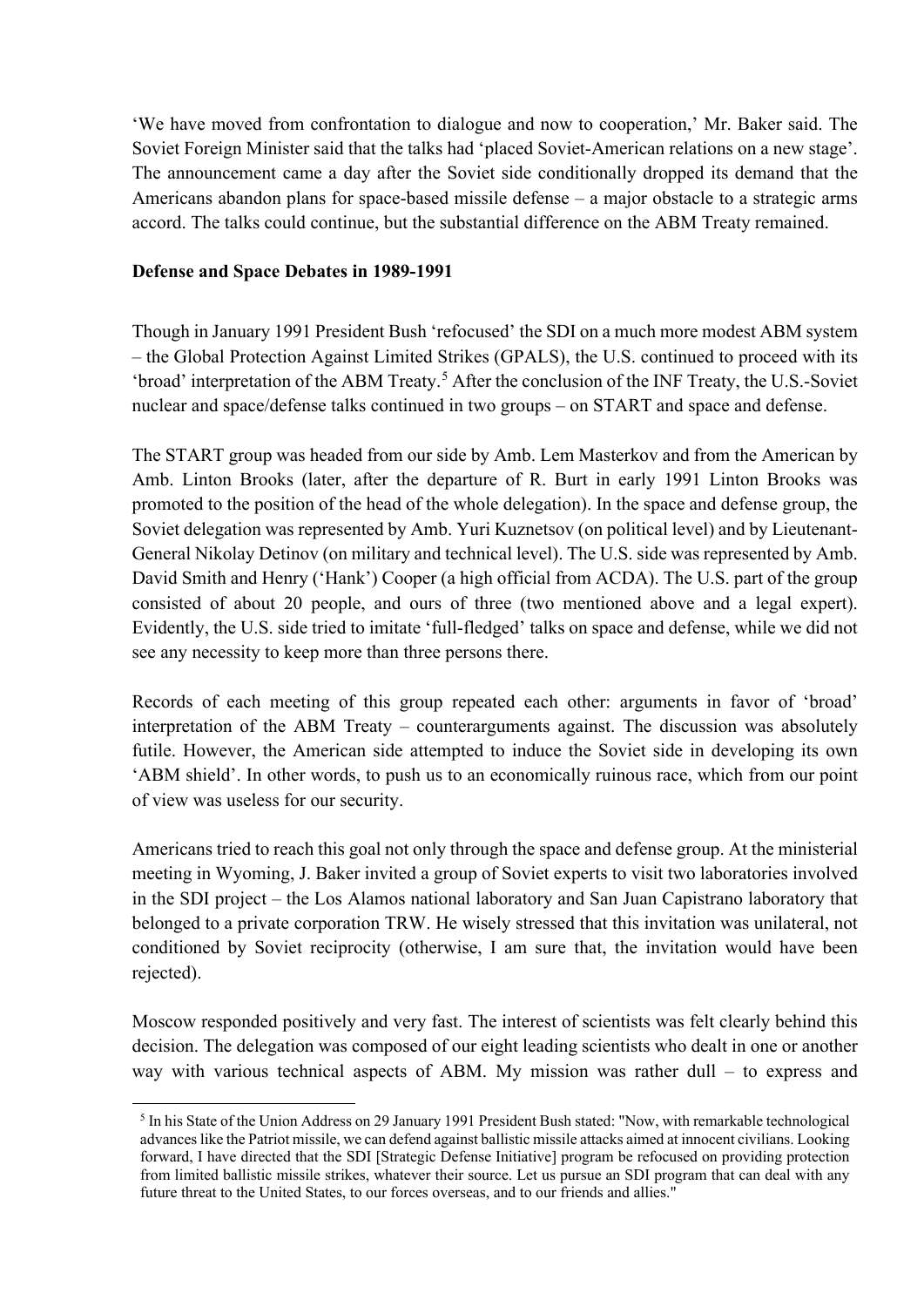emphasize the official position of the Soviet Union (in other words, I was a political 'commissar'). At each meeting in the laboratories, with journalists, etc.) I repeated in a robotic fashion that the ABM Treaty 'as it had been signed and ratified in 1972' was our icon, and so on, and so forth. In the course of our visits to the two American laboratories, I could clearly see the professional interests of our scientists in the efforts of their American colleagues. However, it had no impact on the Soviet position towards the ABM Treaty.<sup>[6](#page-6-0)</sup>

Before the signing of the START Treaty (31 July 1991) the Soviet side, following its position declared in Wyoming in September 1989, confirmed its right to withdraw from the START Treaty in case of violation or disruption of the ABM Treaty. However, it did not implement this right (in accordance with Art. XV of the START Treaty) when the U.S. withdrew from the ABM Treaty in 2002. Thus, the ABM Treaty had remained in force for thirty years. I note this fact recalling how much time and efforts both sides had lost during their fierce debates on terms of non-withdrawal from the ABM Treaty in connection with the START Treaty.

#### **Negotiations on START in 1989-1991**

Despite the enormous work made at the negotiations before this stage, a great variety of issues remained unresolved. I am going to mention here the most substantial of them. Apart from the offense-defense interrelationship, a lot of difficulties emerged because of differences in the structures of strategic forces. Or, to be more precise, because of the desire of each side to use these differences in its own favor.

The main component of the strategic triad of the Soviet Union was (as it still is for the Russian Federation) land-based ICBMs, both silo-based and road-mobile. The United States had (and still has) an advantage in air-leg and sea-based components. These differences emerged because of geographical (or geostrategic) reasons. The United States had (and has) air bases in the proximity of the Soviet Union/Russia, and the latter didn`t (and doesn`t). Being a maritime country, the U.S.

<span id="page-6-0"></span><sup>6</sup> Personally, I am extremely grateful to the U.S. side that gave me the opportunity to see tremendously interesting places – not to say about the laboratories themselves, but New Mexico (Santa Fe!), California (Los Angeles, San Francisco!) and some other parts in the West.

<sup>14</sup> December 1989 our group arrived in Washington, and the next morning a special air force flight took us from the Andrews airport to California. We started from the San Juan Capistrano laboratory. It had a contract with the Government to develop laser devices to be deployed in the outer space. Their mission was to eliminate our missiles at their mid-flight stage. The project head the name "ALPHA". Indeed, the construction that was demonstrated for us at a test site, as well as technical explanations given by American specialists reminded clips from the film "Star Wars". Later the project "ALPHA" was closed.

Our next visit was to Los Alamos. The laboratory worked on the project "Beam Experiment aboard a Rocket (BEAR)". The role of the project was to develop a device that would be able to distinct real warheads from false ones and possibly, after the increase of sources of beams, to eliminate real warheads. We were given a very warm welcome (as in San Juan Capistrano). The list of our group included contained eight names of experts – directors of institutes, academicians, laureates, etc. It was not in alphabetical order, but in accordance with the hierarchy. The last on the list was the name of Professor V. Teplyakov. To my surprise the head of the BEAR project devoted his welcoming speech mainly to him. I knew from his speech (and later checked it) that the BEAR project was based on the discovery made by Professor Teplyakov a number of years ago in the course of fundamental research, the result of which had been published. After the formal part at a cocktail I noted the attention that was given by American scientists to Professor Teplyakov: they really treated him as their Guru. As far as I know, the BEAR project shared the fate of the ALPHA – it was also closed.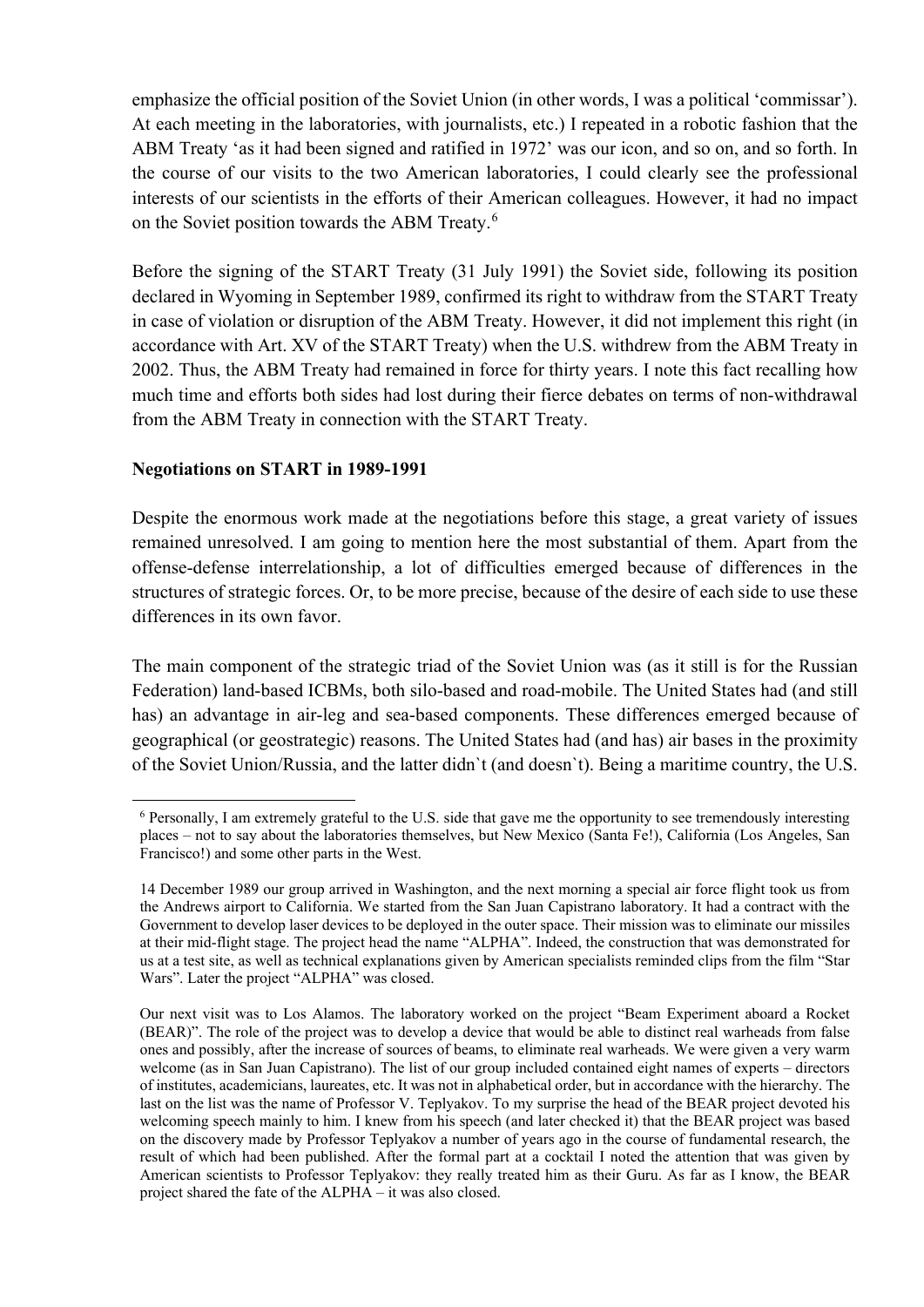has free access to two open oceans. The Soviet Union/Russia has exits to the Arctic and Pacific oceans, but in both cases the U.S. has capabilities to control the movements of Soviet/Russian strategic submarines going out for patrolling. On the other hand, the Soviet Union had a vast territory (the biggest in the world) and could afford to have not only silo-based, but also mobile road and rail ICBMs. Despite that Russia has a smaller territory in comparison with the Soviet Union, its territory still remains world`s biggest.

**A sublimit on warheads for ballistic missiles (ICBMs and SLBMs).** The original intention of the American side was to prohibit all ballistic missiles, while keeping aside heavy bombers with their nuclear armaments. This was not acceptable for the Soviet side. In Reykjavik, the U.S. proposed 4500 units as a sublimit for ICBMs and SLBMs. Later the sides agreed on 4900.

**Heavy missiles** (according to the definition – with throw-weight higher than 4350 kg)**.** The U.S. had no such missiles, while the Soviet Union had 308 deployed SS-18 missiles and their launchers. They were equipped with 10 nuclear warheads of 500-550 kt each, and besides, due to their big throw-weight (7600 kg) could carry, besides warheads, means of ABM defense penetration (false 'warheads' and other deceiving or blinding means). That is why the American side did its best to impose maximum limitations on them. In Reykjavik, the Soviet side agreed to substantially reduce the numbers of its heavy SS-18 missiles. As far as the original Soviet proposal provided for 50% reduction of all strategic offensive means, the Soviet side agreed to apply the same level to heavy missiles, though other delivery means were reduced less. The limit for heavy missiles (154 for missiles and 1540 for their warheads) was fixed in the Treaty. However, during the talks, a lot of important issues had to be ironed out (possible redeployment, etc. – see below).

**Mobile ICBMs.** Washington was deliberating possible deployment of mobile ICBMs. That is why this issue was practically frozen at the negotiation till 1989. But after this idea was dropped the U.S. focused on tough control of movements of the Soviet mobile ICBMs. It took a lot of time to find a solution. Finally, the sublimit of 1100 warheads for mobile ICBMs was established by the Treaty.

**Heavy bombers**. The Soviet Union had an evident disadvantage in this component of the strategic triad (the U.S. recognized this). That is why this issue was discussed till the very end of the Geneva talks. In Reykjavik, it was decided that the main criterion for the definition of a 'heavy bomber' should be its equipment with long-range ALCMs (later other criteria were added, particularly – the range being more than 8000 km). It was agreed upon that all the gravity bombs and shorterrange missiles (SRAMs) should be counted as one warhead within 6000 limit (each heavy bomber was counted within 1600 limit). To my mind, it was the biggest concession of the Soviet side to the American side, which given the U.S. advantage in the 'air-leg' gave Washington a substantial addition to the level of 6000 warheads.

**Air-launch cruise missiles (ALCMs)**. It was the key problem with 'air-leg' component. Both sides agreed that ALCMs should be limited. But how? The U.S. side insisted that they should be treated in the same way as gravity bombs and SRAMs (all warheads on a bomber as one unit). The Soviet side disagreed. Later this issue was a subject of intense and dramatic negotiations. Till the end of 1990 there were two basic points of divergence on this issue: (1) a definition (based on the range) and (2) how to limit them.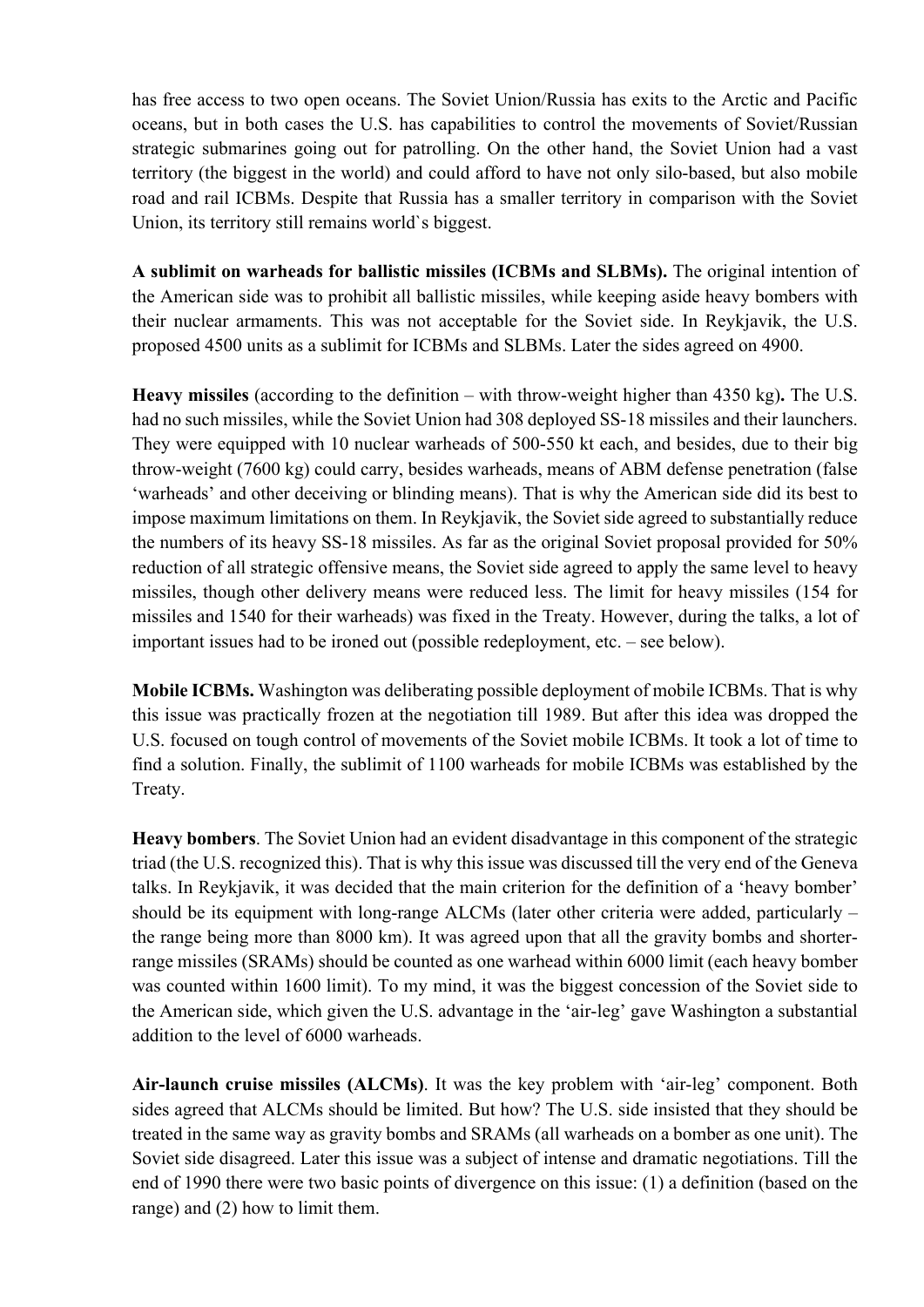**Definition of ALCMs.** From the very beginning of the negotiating process, including in Reykjavik, the Soviet side proceeded from the definition adopted for the SALT-2 agreement, namely: the term 'long-range ALCM' meant an ALCM with a range in excess of 600 km**.** In Reykjavik, the American side did not challenge this approach. However later in the course of the negotiations it insisted on 1500 km and then reduced it to 1000 km. This controversy reached its dramatic peak at the Moscow Ministerial meeting in May 1990. After long and very sharp debates Secretary Baker pronounced his 'last word' – 800 km. Minister Shevardnadze and Marshal Akhromeyev, referring to the previous agreement on 600 km, stated very firmly that not a single kilometer could be added to this range. Indeed, this position was based on the maximum capability of the Soviet anti-aircraft defense (600 km for plane-interceptors and 400 km for land-based means). It looked like that this issue was torpedoing the negotiation. The reason behind the American position was also known: a new ALCM 'Tacit Rainbow' with the range of 800 km was at the stage of development and flight-testing. The solution came early morning 19 May 1990 a few hours before Baker`s departure from Moscow. He gave assurance that the 'Tacit Rainbow' would never be equipped with nuclear warheads and, if the Soviet side took his assurance, he agreed with the range of 600 km. The Soviet side accepted this deal. By the way, later the U.S. closed the 'Tacit Rainbow' program.

**Limitation of ALCMs.** It was evident, and Americans recognized this, that American heavy bombers had a big advantage, because they could land for re-fueling at their air-bases not far from the Soviet territory, while Soviet HBs, without having such possibility, had to go to targets and back. That is why they could not take the same number of ALCMs as American HBs (each additional ALCM 'eats' 700 km). After long and very dramatic discussions in Moscow (in the 'Big Five'<sup>[7](#page-8-0)</sup> meetings), as well as at the negotiating table in Moscow, Washington and Geneva the problem was solved with due account of this advantage/disadvantage: the basic provision provided for 10 ALCMs for each American HB and 8 for Soviet within the limit of 150 HBs for each side.

**Sea-launched cruise missiles (SLCMs).** This problem also was the Russian headache, because the U.S. had an advantage in this component. The U.S. agreed to limit them, but not in the treaty, by a separate level, outside the boundaries of the triad. The Soviet side accepted this approach, but insisted that this limitation on SLCMs should be legally-binding. This difference created a problem for further talks and for me personally, because in my informal consultations with R. Burt I discussed possible solutions on this basis and our 'thinking aloud' was leaked and appeared in the New York Times.<sup>[8](#page-8-1)</sup> I was reprimanded afterwards for 'stepping aside from the formal instructions'. However, the final solution was found on the basis of that 'thinking aloud': mutual annual notifications of the deployment of SLCMs and their number would not exceed 880 units each year.

**Verification.** Both sides agreed in Reykjavik that verification should be 'effective and give full assurance of the implementation of the treaty'. But, evidently, no specific measures were discussed. Later in the course of the Geneva talks, a very detailed system of verification was elaborated. It included national technical means (in combination with a ban on concealment

<span id="page-8-0"></span><sup>&</sup>lt;sup>7</sup> Mechanism of preparing positions on arms control issues between five ministries/agencies – see below.

<span id="page-8-1"></span><sup>&</sup>lt;sup>8</sup> Gordon, Michael R. (1989) 'Upheaval in the East; Soviets Softening on Limits For Missiles at Sea, U.S. Says,' The New York Times, available at https://www.nytimes.com/1989/12/19/world/upheaval-in-the-east-soviets-softeningon-limits-for-missiles-at-sea-us-says.html (20 May, 2021).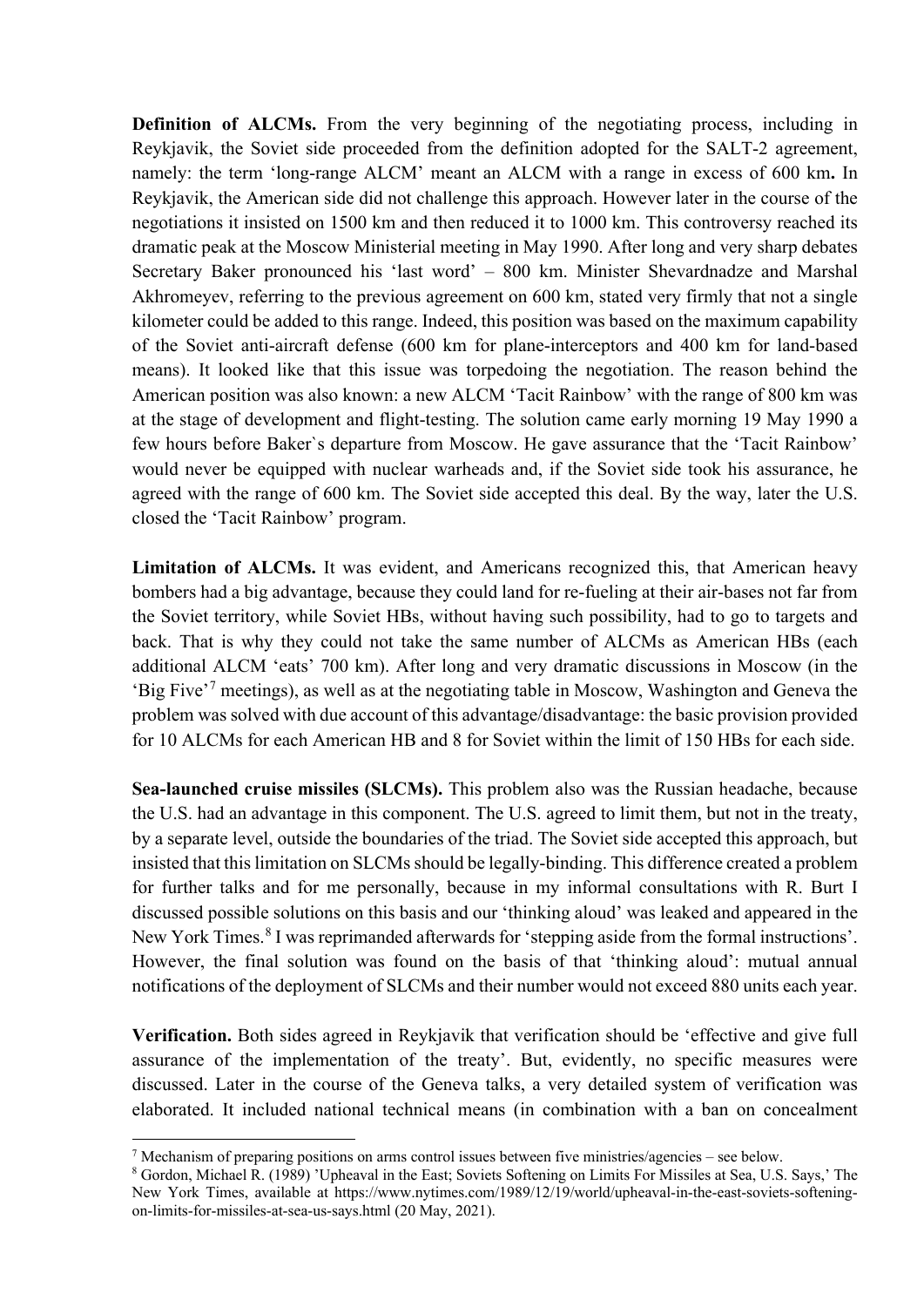measures), numerous types of on-site inspections, continuous monitoring of mobile missile final assembly facilities, data exchange and notifications, full access to telemetric information during each flight test of ICBMs and SLBMs, confidence-building measures contributing to the effectiveness of verification. These measures were negotiated in a special working group with the participation of military and technical experts. Later, of course, the whole verification system was considered and finalized on the ambassadorial level and reported to the respective capitals.

# **Political Struggle in Moscow and Washington around START**

Now I am going to mention some problems that were behind the negotiating table and greatly complicated the talks. After the first two years of Gorbachev`s leadership, expectations that he might reform the Soviet economy started to disappear. He made substantial changes in the political sphere, but the economy remained ineffective, and standards of life were low. The opposition to him was growing. Though its main focus was on domestic problems, Gorbachev`s foreign policy was also criticized.

Concessions that Gorbachev made for the conclusion of the INF Treaty caused a great indignation in the military establishment. The START negotiations were also used by the opposition against Gorbachev. O. Baklanov, the secretary of defense in the Central Committee, was the leader of the Soviet hawks. He was an open adversary of M. Gorbachev and, particularly, insisted on disrupting the START negotiations. He raised this issue several times. Later, in August 1991, he participated in an attempt of overthrowing M. Gorbachev and was imprisoned. But before that, he had created a lot of problems for our negotiations. I saw this opposition in Moscow where I was called from time to time, as well as in some instructions that I received in Geneva.

Particularly, I can refer to the case, which I witnessed personally, participating in a meeting of the Politburo Commission on arms control ('Big Five') on March 30, 1990. The meeting was devoted mainly to the rules of accounting nuclear warheads for the 'air-leg'. But the discussion turned out to be much broader, namely: do we need START Treaty in principle? O. Baklanov took the most radical position. Though the meeting resulted in adopting compromise instructions for further negotiations, O. Baklanov prepared his 'special view' for M. Gorbachev, asserting that START would damage the security interests of the Soviet Union.

Soon after the Big Five meeting, O. Baklanov tried to use for his purpose the publication in the Washington Post on the START negotiations. It was an article by Jeffry Smith giving a general review of the state of the negotiations.<sup>[9](#page-9-0)</sup> The article was based on the information that had not been disclosed before due to the confidential nature of the negotiations. It was evident that the author had been well briefed by those who knew the details of the negotiations. The article was silent about compromise and focused on Soviet concessions. It was aimed at proving that the treaty under negotiations was completely for the benefit of the U.S.

It was a critical period for arms control because the political fight over the START Treaty reached its peak both in Washington and Moscow. I do not know whether the one-sided article helped to

<span id="page-9-0"></span><sup>9</sup> The Washington Post (1990), 3 April 1990.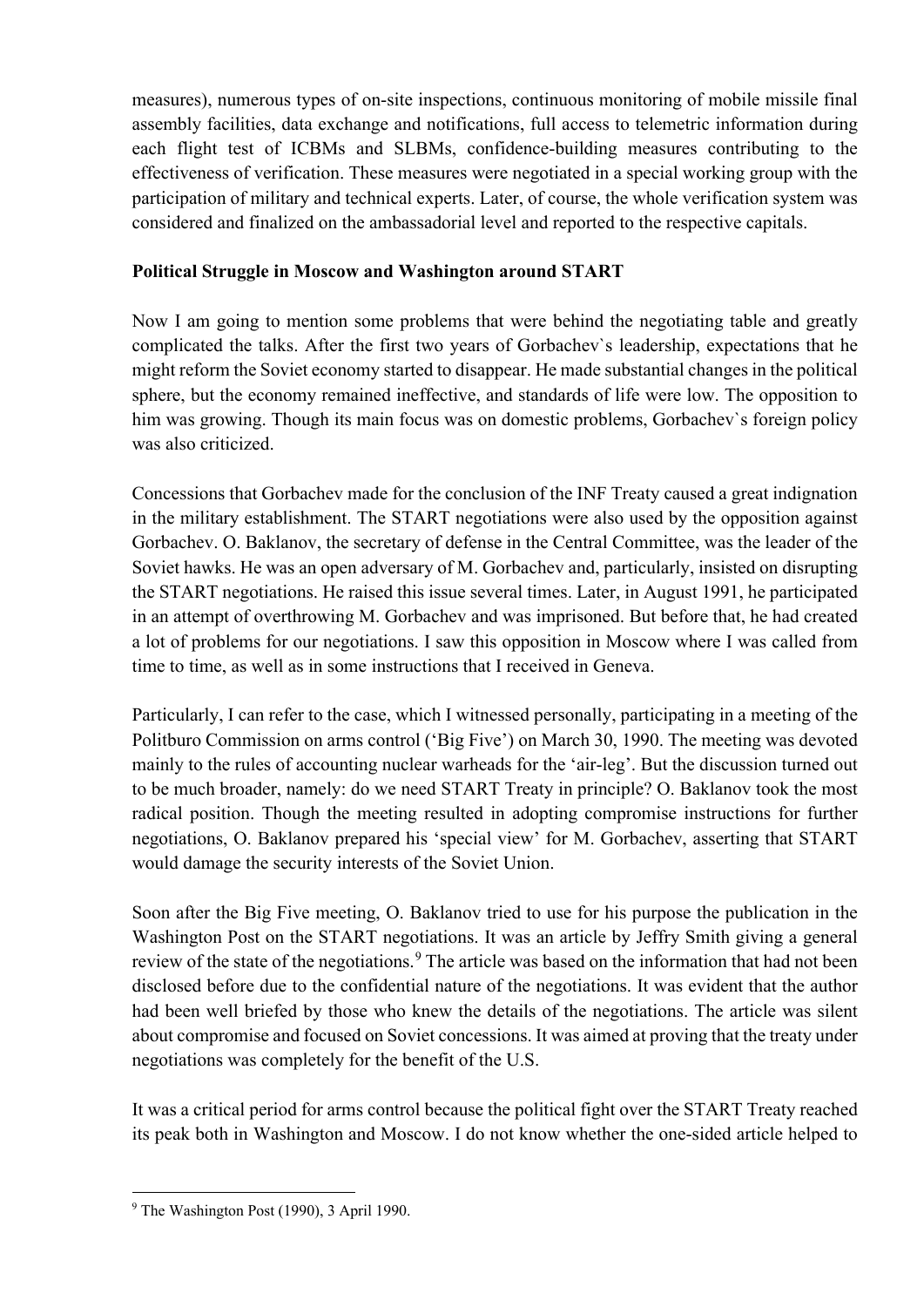strengthen the positions of Washington doves. But in Moscow it was used as a pretext to stop the negotiations.

Oleg Baklanov referred to this article as a 'proof' of the 'treacherous nature' of the START Treaty. He argued that 'even Americans themselves said that the treaty is completely in their interests'. His purpose was to stop the negotiations and to damage Gorbachev`s political positions. Fortunately, Gorbachev managed to overrule Baklanov, and the negotiations continued.

The American side had similar problems. I can refer, particularly, to Michael R. Beschloss and Strobe Talbott who wrote: 'In Geneva, Richard Burt, the chief U.S. START negotiator, was frustrated. He would send suggestions to the administration on how to resolve the sticking points. He would reach tentative deals with his Soviet counterpart, Yuri Nazarkin, only to have them slapped down by Washington, often on personal instructions by Scowcroft'.<sup>[10](#page-10-0)</sup>

We had such complications even on compromises that had been approved in Washington. I refer to the case with heavy missiles. The Soviet Union had 304 heavy missiles SS-18, and the U.S. had no heavy missiles. Besides the basic agreement on 50% cut, there were a number of unresolved issues that were discussed at the Ministerial meeting in October 1990 between Secretary Baker and Minister Shevardnadze in New York.

The package on heavy missiles as it was negotiated in New York included the elimination of 50 % of heavy missiles, a ban on heavy ICBMs of a new type, and a few other minor restraints for heavies. But our instructions also provided for the inclusion into the Treaty of the right<sup>[11](#page-10-1)</sup> to deploy additional silo launchers for heavy ICBMs that replace those that have been eliminated.

Burt was reluctant to accept this provision. He blocked the whole package and took time out to consult with his deputy and advisers. After that, he said that he was prepared to recommend to his Secretary of State to accept the whole package on heavies, including the right to replace silos, but the Soviet side should explain motives for keeping this option open. I replied that it was possible; but that it would take time because we should send a cable to Moscow and wait for a reply (the provision in question had been included in the delegation`s instructions by our military people who evidently were preoccupied with the anti-nuclear movement in Kazakhstan where there were 104 SS-18s; however, they did not clarify the motives, probably because of political sensitivity of the matter). I added: 'If you wish to finish with heavies today, I can give you my own explanation right now, but informally'. He agreed. I said that the 'necessity to replace launchers might arise as a result of accidents or threats of accidents (e.g. earthquakes) or other extraordinary circumstance, in particular due to the internal political processes taking place in our country'. 'You mean Kazakhstan?'– asked Burt. I nodded.

Minister Shevardnadze was glad that we did not need to send a cable to Moscow. Secretary Baker also looked satisfied with Burt`s report to him. They confirmed our package. But unfortunately, that was not the end of the story. And its continuation was rather dramatic.

<span id="page-10-0"></span><sup>10</sup> Beschloss, Michael R.; Talbott, Strobe (1993) 'At the Highest Levels. The Inside Stories of the End of the Cold War,' Little, Brown and Company, Great Britain, p. 373.

<span id="page-10-1"></span><sup>&</sup>lt;sup>11</sup> Theoretically (or purely *de-jure*) all the provisions on heavy ICBMs, including this right, relate to both sides. But as far as the U.S. had no heavy ICBMs, all these provisions had a practical effect for the Soviet side only.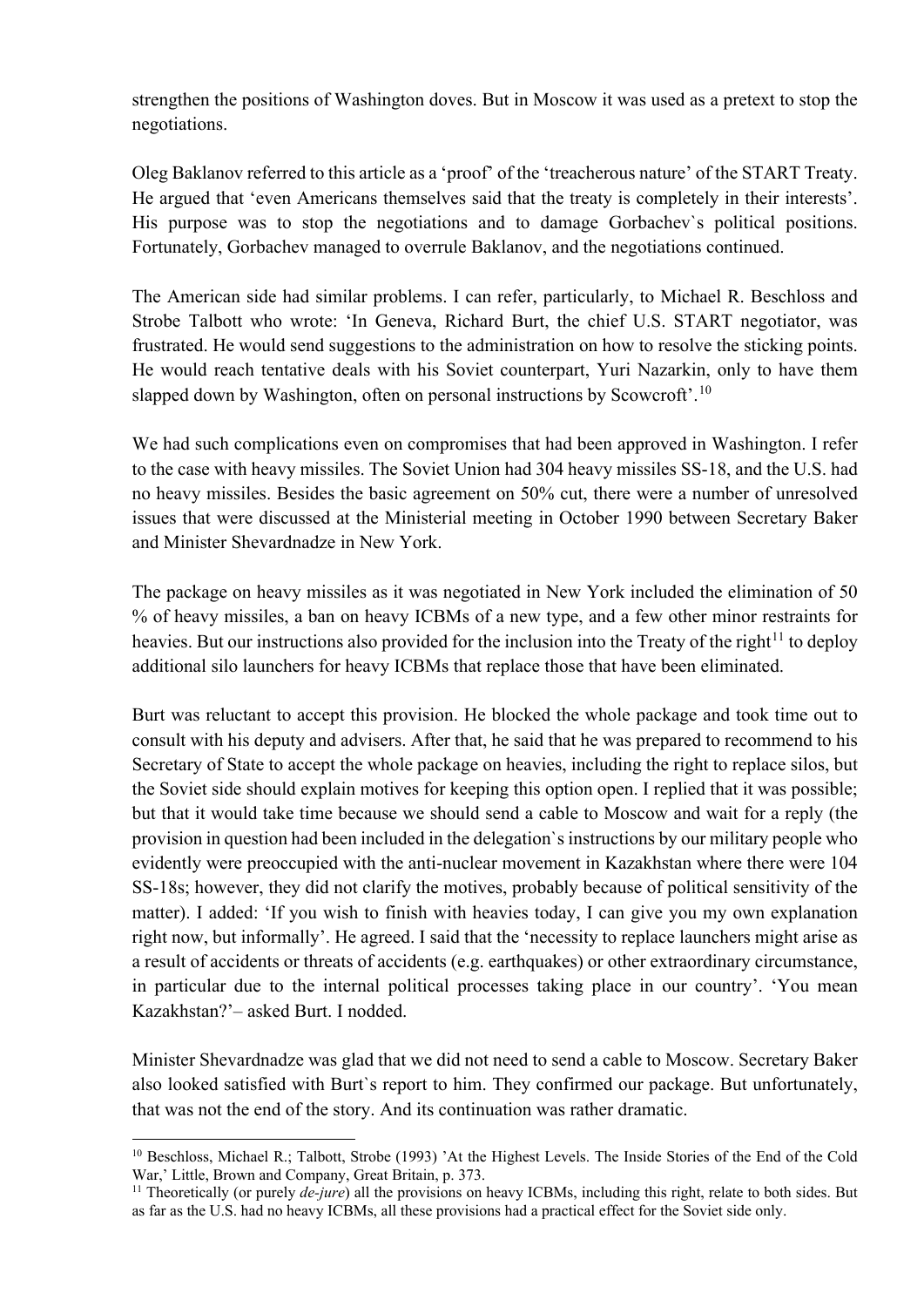In a few days when I met with Burt in Geneva, he was as gloomy as hell. He told me what happened after the ministerial meeting. The next day U.S. defence minister R. Cheney visited Moscow (the visit had been scheduled long before and had nothing to do with START talks). At the meeting with Defence Minister D. Yazov R. Cheney asked him why the Soviet side was going to replace silo launchers of heavy missiles. Yazov replied that it had no such plans. Indeed, at that time there were no such plans, though the General Staff wanted to keep this option open for the future. The agenda of the ministers` meeting did not contain arms control items and Yazov did not have at hand his arms control experts who could remind him about agreement on heavy missiles reached in New York two days earlier.

When back in Washington, Minister Cheney spread the allegation that Secretary Baker had been deceived by the Russians. It took time to settle this very unpleasant situation. It was resolved after Ministers Yazov and Shevardnadze sent a formal letter to Minister Cheney and Secretary Baker, which explained that though at present the Soviet side had no plans to redeploy silo launchers for heavy ICBMs, this possibility cannot be ruled out for the future either for technical reasons, or 'in connection with internal political developments that are taking place in our country'.

Why did Minister Cheney play this card? I guess that was a part of the broader game against the START treaty in Washington.

### **Internal Diplomacy**

As a negotiator, I met with two major kind of difficulties – at the negotiating table and domestically. The major actors in arms control negotiations from the Soviet side were the Central Committee of the Communist party (later the President and his administration), the Foreign Ministry, the Defense Ministry (the General Staff), the Military Industrial Commission (military industries) and the KGB. All instructions for arms control negotiators were elaborated by the threelevel mechanism (the so-called 'Five') and approved at the highest or high (ministerial) level. The process of agreeing upon instructions in this 'Five mechanism'[12](#page-11-0) was not less difficult than negotiations 'in the field'.

As I wrote above, the work of the 'Five mechanism' was complicated by political struggle in the highest echelon of the Soviet leadership. But besides that, there were special interests of each domestic player that reflected various aspects of national security. That is why, speaking objectively, I recognize that this mechanism was necessary for taking well-balanced decisions attesting to the national security interests of the country. However, the accommodation of all divergent and sometimes controversial views required tolerance, effort, and experience.

A very dramatic situation emerged at the negotiations in June 1991. All major issues had been solved by that time. But there were a number of problems of purely military nature that could be solved only by the General Staffs of both sides. For illustration: there was a sensitive issue of defining a new type of ICBM and SLBM. New types were subject to different limitations than

<span id="page-11-0"></span><sup>&</sup>lt;sup>12</sup> This mechanism is described in detail by Aleksandr B. Savel'yev and Nikolay N. Detinov in 'The Big Five. Arms Control Decision-Making in the Soviet Union' (1995), Praeger Publishers.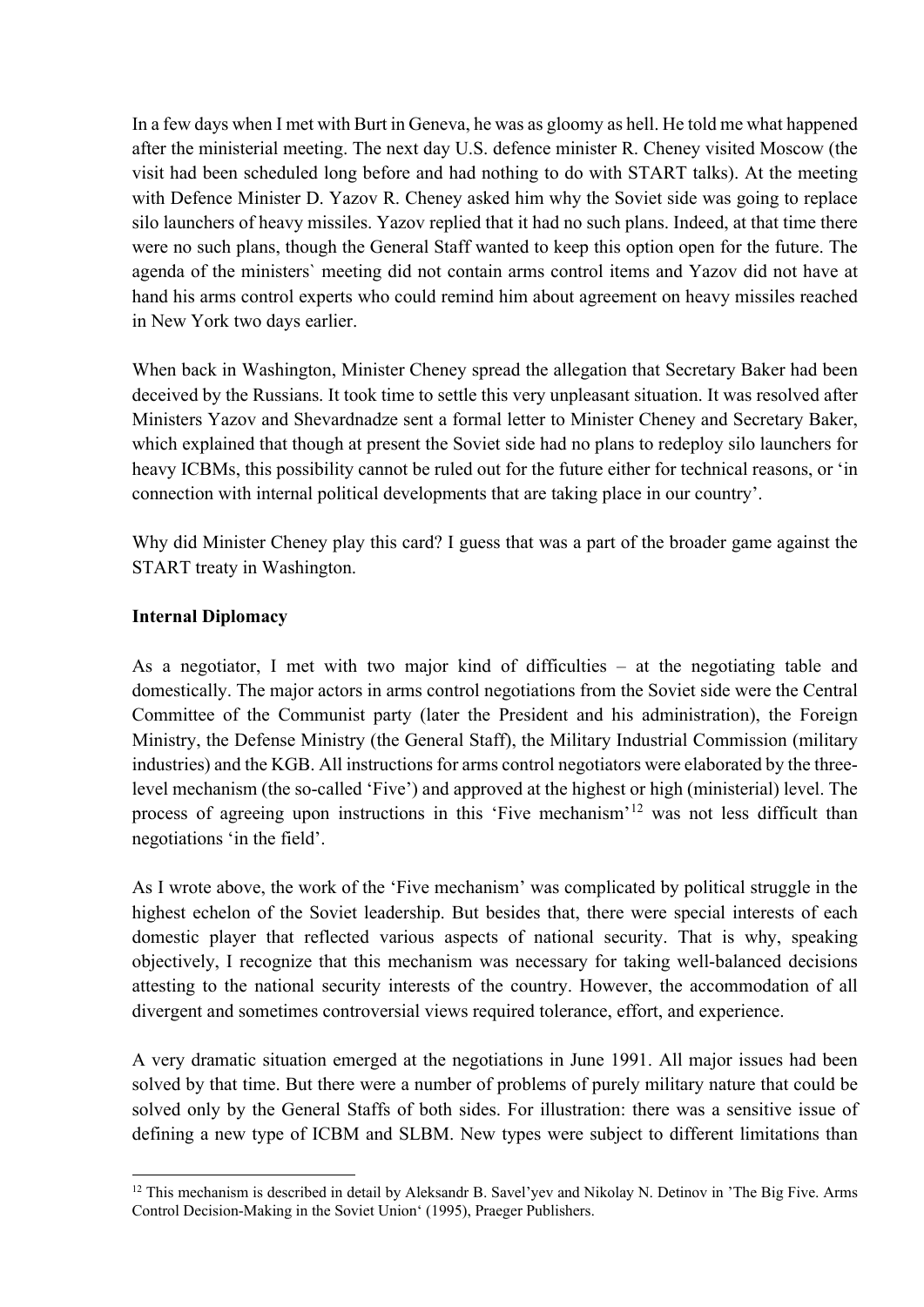existing ones. Americans knew (evidently from intelligence sources) that the Soviet Union was developing a new type of a mobile ICBM and wanted to include it into existing types. For this purpose, they tried to increase technical characteristics for the definition – the throw-weight and size parameters. Our experts understood that they knew about our project and tried to avoid this inclusion. They managed to do this, but later this missile was unavoidably covered by the New START Treaty.

The ministerial meeting with the participation of the Deputy Chief of the Soviet General Staff and his American counterpart failed to solve the remaining problems. It was evident that the responsibilities of the deputies were not sufficient. I do not exclude that the failure of that meeting was a part of political games in both capitals.

On the U.S. National day, July 4, 1991, there was a traditional reception in the residence of the U.S. Ambassador in Geneva. As soon as I saw there Linton Brooks, I invited him to step aside from the crowd and to make a review of the situation at the talks. We went through all remaining unresolved issues and agreed that they could be solved only by the chiefs of our general staffs. I proposed to recommend to our respective capitals a new ministerial meeting, but with the personal participation of M. Moiseyev and Colin Powell. I told Linton that I was ready to send this proposal upon receiving from him a preliminary confirmation that C. Powell would be available.

In a few hours, Linton called me to the Mission and said that received such a preliminary confirmation. But, he added, that Colin Powell could not leave his post in Washington because of the 'Gulf war' consequences and asked to arrange this meeting in Washington (my original proposal was Geneva).

After Linton`s call to me, I received the right to present to Moscow the idea of getting together the Chiefs of Staffs not only as the result of my talks with my Geneva counterpart, but as a proposal of Colin Powel (or at least as a proposal supported by him). Moscow agreed. In a few days, the meeting took place and the remaining issues were solved. Both delegations in Geneva started converting these agreements into treaty language. As it is known, the START Treaty was signed in Moscow on 31 July 1991. I would conclude with saying that to solve problems it is important for that the right people to meet each other at the right time.

### **Conclusions**

Throughout the whole U.S.-Soviet/Russian dialogue, with all ups and downs, its backbone and the main problem was and still remains the defense-offense relationship. The sides changed their positions diametrically, ABM projects replaced one another, but bilateral arms control process always depended on this problem. This lesson is important for the approach to the resumption of the dialogue.

SDI as ABM 'shield' existed till the presidency of George Bush-senior. It was replaced with much more modest GPALS – Global Protection against Limited Strikes. Now we face the Phased Adaptive Approach, the main element of which is Aegis (on boats and ashore) with SM-3 interceptors, particularly in Romania and Poland, and radars in some other European and the Far